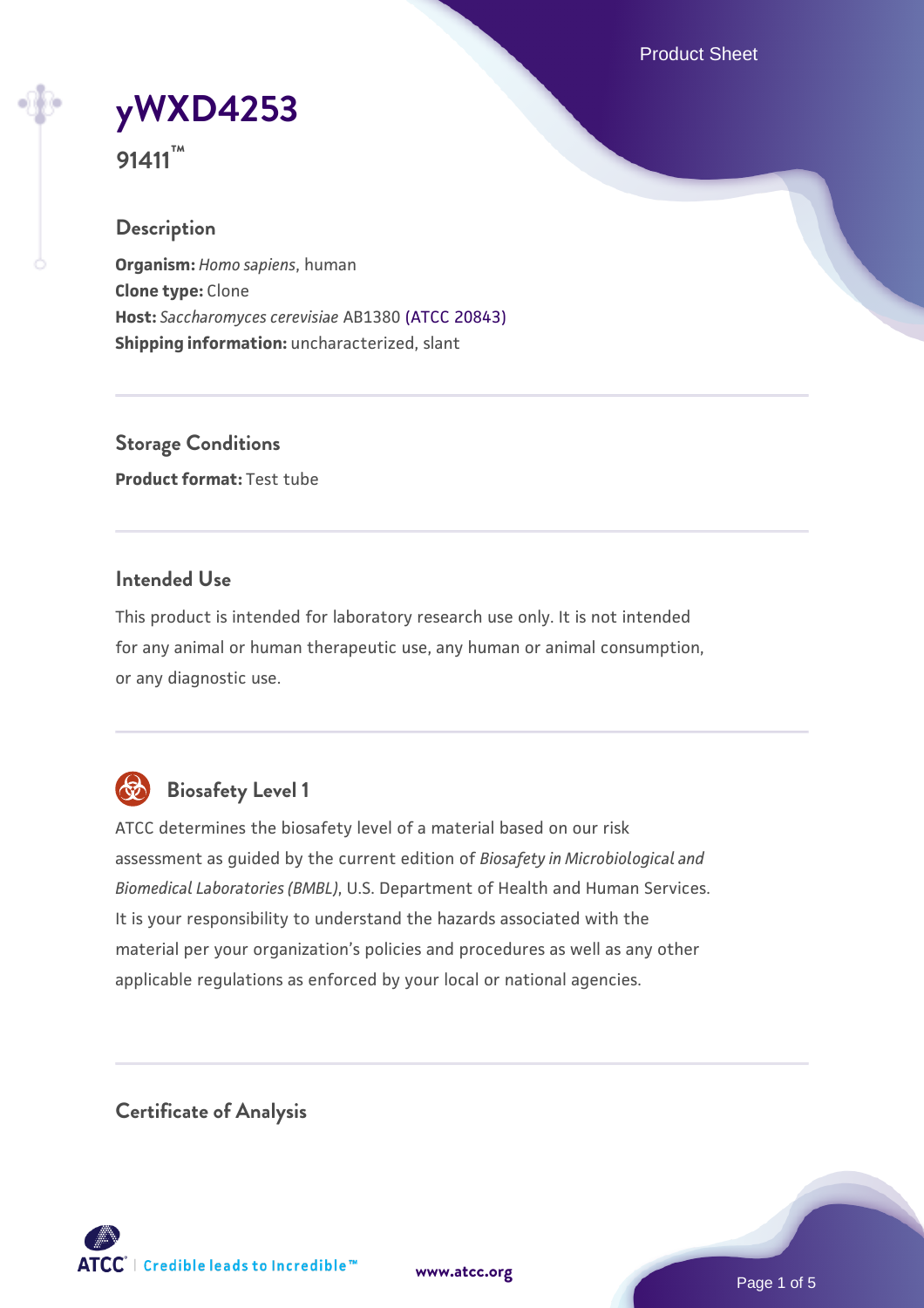## **[yWXD4253](https://www.atcc.org/products/91411)** Product Sheet **91411**

For batch-specific test results, refer to the applicable certificate of analysis that can be found at www.atcc.org.

## **Insert Information**

**Type of DNA:** genomic **Genome:** Homo sapiens **Chromosome:** X X pter-q27.3 **Gene name:** DNA Segment, single copy **Gene product:** DNA Segment, single copy [DXS2756] **Gene symbol:** DXS2756 **Contains complete coding sequence:** Unknown **Insert end:** EcoRI

#### **Vector Information**

**Construct size (kb):** 170.0 **Intact vector size:** 11.454 **Vector name:** pYAC4 **Type of vector:** YAC **Host range:** *Saccharomyces cerevisiae*; *Escherichia coli* **Vector information:** other: telomere, 3548-4235 other: telomere, 6012-6699 Cross references: DNA Seq. Acc.: U01086 **Cloning sites:** EcoRI **Markers:** SUP4; HIS3; ampR; URA3; TRP1 **Replicon:** pMB1, 7186-7186; ARS1, 9632-10376

# **Growth Conditions**

**Medium:** 



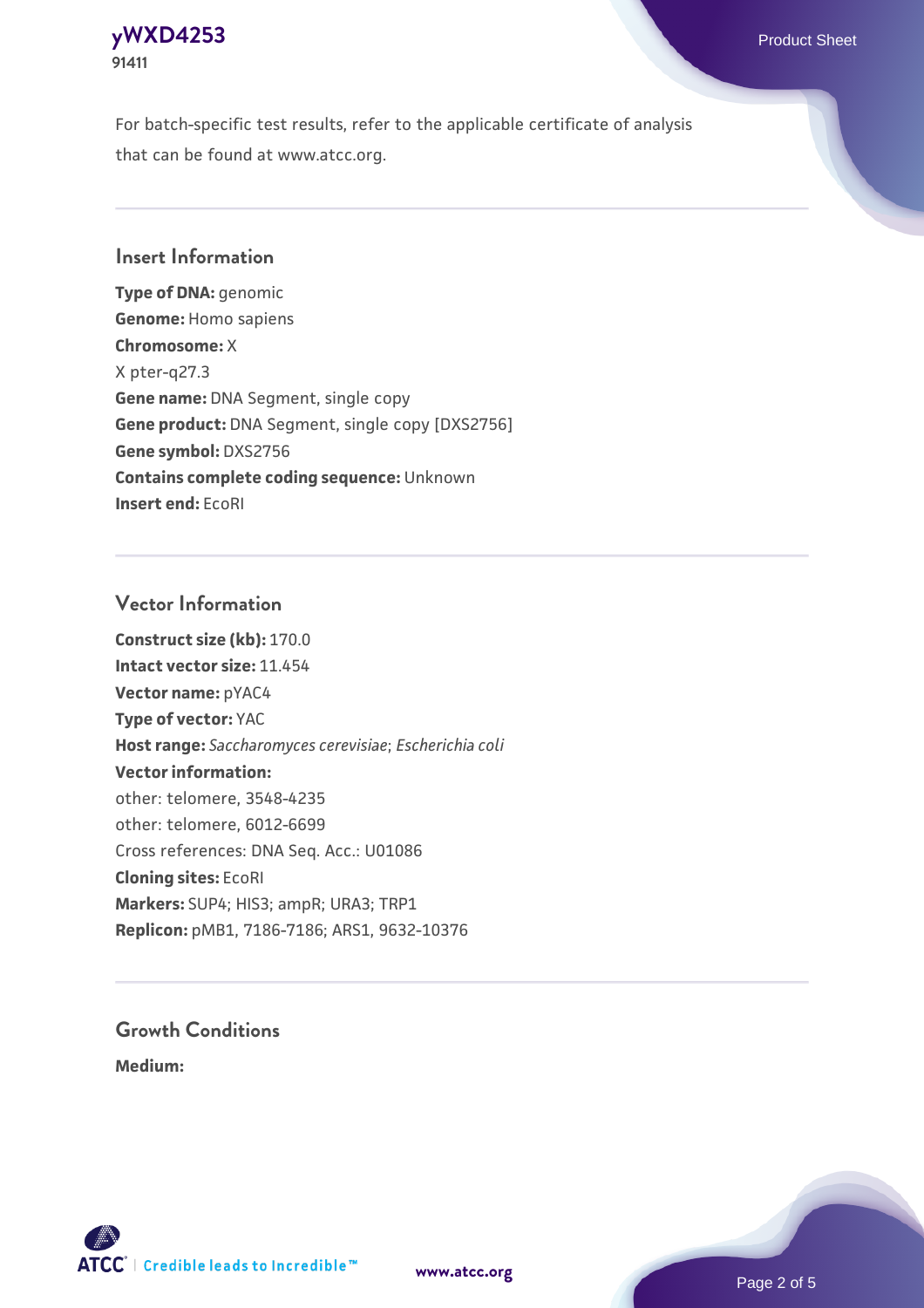#### **[yWXD4253](https://www.atcc.org/products/91411)** Product Sheet **91411**

[ATCC Medium 1245: YEPD](https://www.atcc.org/-/media/product-assets/documents/microbial-media-formulations/1/2/4/5/atcc-medium-1245.pdf?rev=705ca55d1b6f490a808a965d5c072196) **Temperature:** 30°C

#### **Notes**

More information may be available from ATCC (http://www.atcc.org or 703- 365-2620).

## **Material Citation**

If use of this material results in a scientific publication, please cite the material in the following manner: yWXD4253 (ATCC 91411)

## **References**

References and other information relating to this material are available at www.atcc.org.

## **Warranty**

The product is provided 'AS IS' and the viability of ATCC® products is warranted for 30 days from the date of shipment, provided that the customer has stored and handled the product according to the information included on the product information sheet, website, and Certificate of Analysis. For living cultures, ATCC lists the media formulation and reagents that have been found to be effective for the product. While other unspecified media and reagents may also produce satisfactory results, a change in the ATCC and/or depositor-recommended protocols may affect the recovery, growth, and/or function of the product. If an alternative medium formulation or reagent is used, the ATCC warranty for viability is no longer



**[www.atcc.org](http://www.atcc.org)**

Page 3 of 5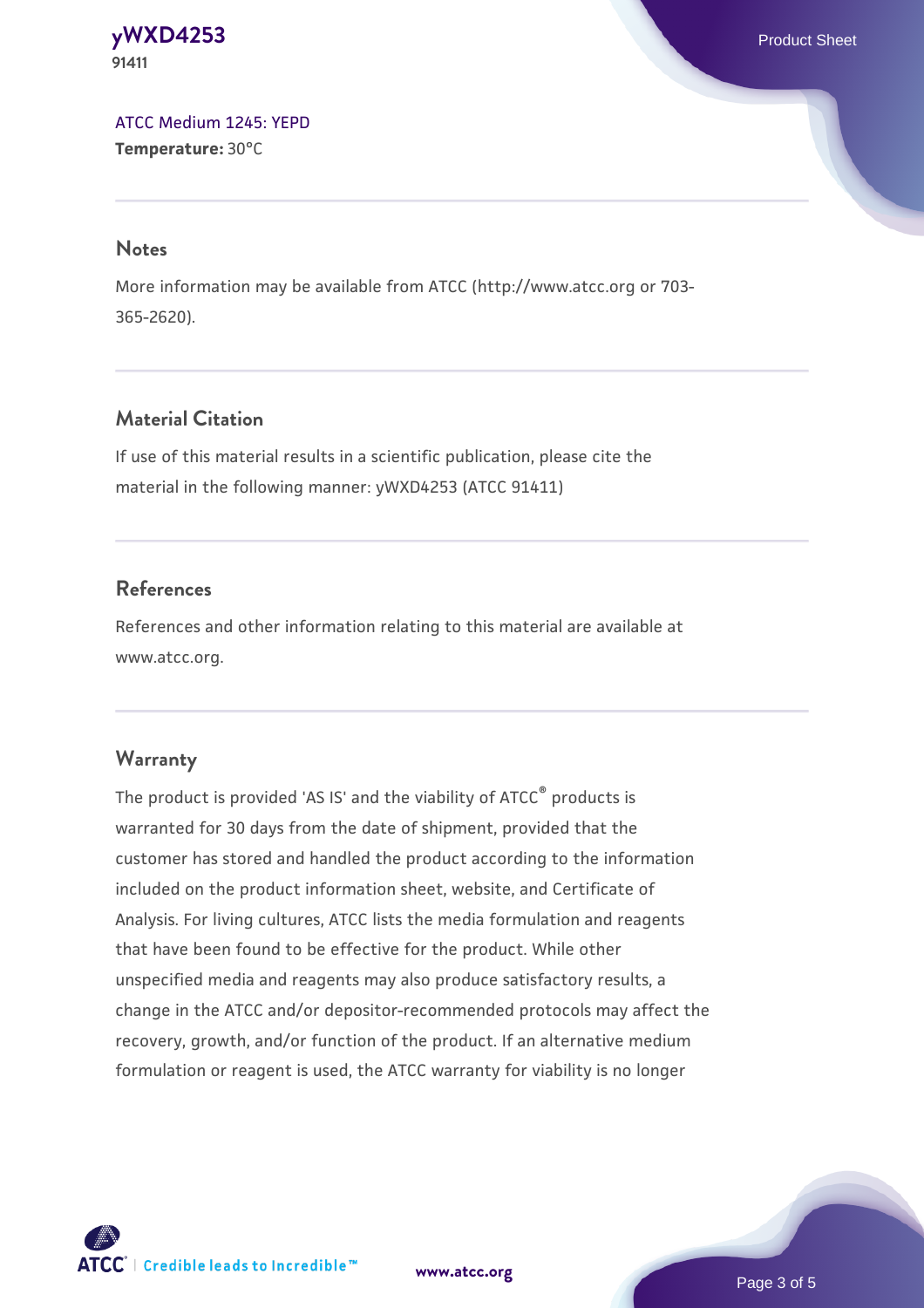**[yWXD4253](https://www.atcc.org/products/91411)** Product Sheet **91411**

valid. Except as expressly set forth herein, no other warranties of any kind are provided, express or implied, including, but not limited to, any implied warranties of merchantability, fitness for a particular purpose, manufacture according to cGMP standards, typicality, safety, accuracy, and/or noninfringement.

#### **Disclaimers**

This product is intended for laboratory research use only. It is not intended for any animal or human therapeutic use, any human or animal consumption, or any diagnostic use. Any proposed commercial use is prohibited without a license from ATCC.

While ATCC uses reasonable efforts to include accurate and up-to-date information on this product sheet, ATCC makes no warranties or representations as to its accuracy. Citations from scientific literature and patents are provided for informational purposes only. ATCC does not warrant that such information has been confirmed to be accurate or complete and the customer bears the sole responsibility of confirming the accuracy and completeness of any such information.

This product is sent on the condition that the customer is responsible for and assumes all risk and responsibility in connection with the receipt, handling, storage, disposal, and use of the ATCC product including without limitation taking all appropriate safety and handling precautions to minimize health or environmental risk. As a condition of receiving the material, the customer agrees that any activity undertaken with the ATCC product and any progeny or modifications will be conducted in compliance with all applicable laws, regulations, and guidelines. This product is provided 'AS IS' with no representations or warranties whatsoever except as expressly set forth herein and in no event shall ATCC, its parents, subsidiaries, directors, officers, agents, employees, assigns, successors, and affiliates be liable for indirect, special, incidental, or consequential damages of any kind in connection with or arising out of the customer's use of the product. While reasonable effort is made to ensure authenticity and reliability of materials on deposit, ATCC is not liable for damages arising from the misidentification or



**[www.atcc.org](http://www.atcc.org)**

Page 4 of 5